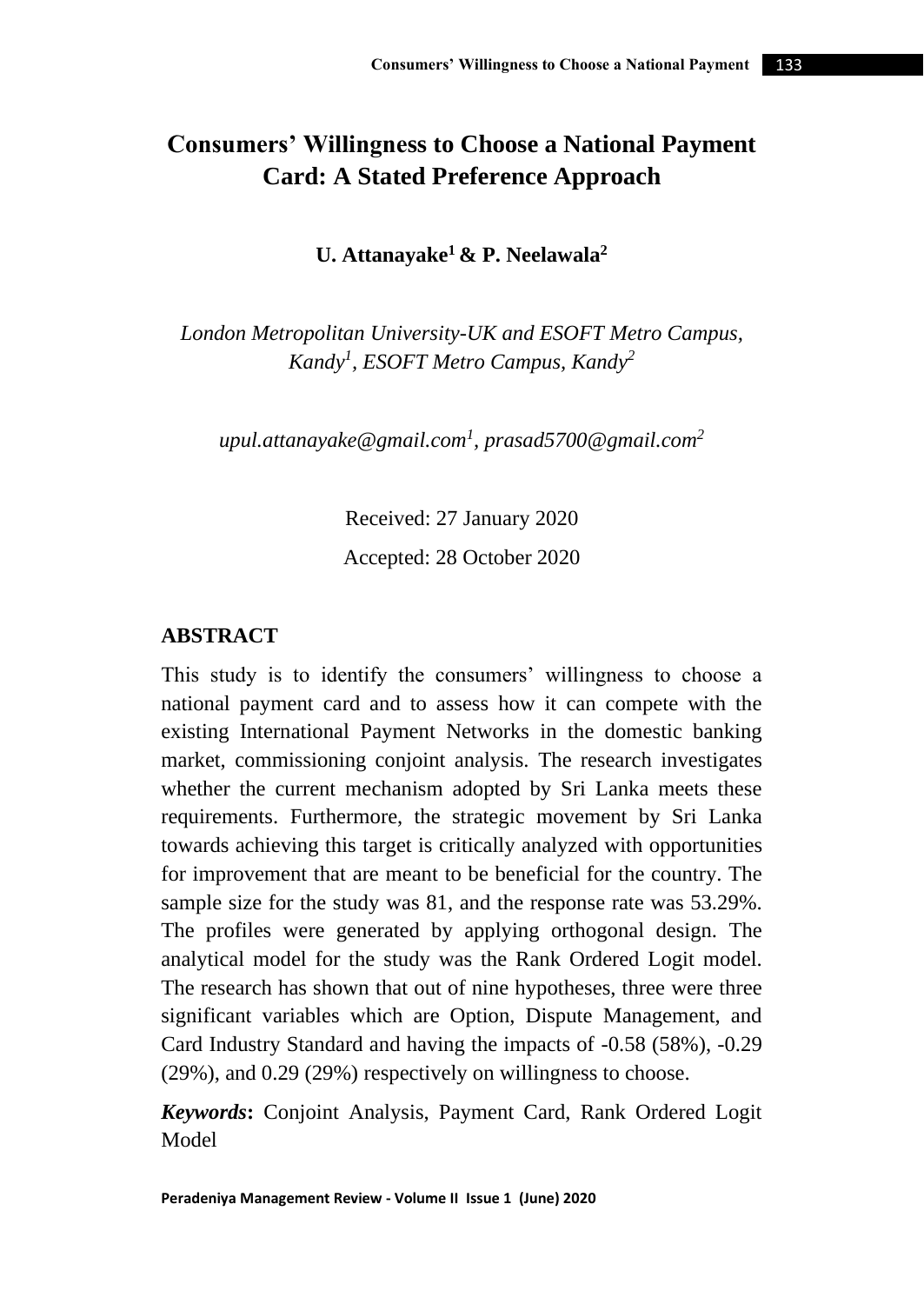#### **1. Introduction**

Consumers are complex entities whose behaviour is closely linked to a set of socio-demographic and psychographic factors as well as cultural aspects. Presently, many customers choose to make payments by card as it is more convenient and secure. When choosing a payment card brand, they opt for well-known brands such as VISA, Master, and AMEX as they are internationally well established and trusted by many. They also offer many benefits such as special discount schemes through their large network of reputed vendors and service providers. It is in this highly competitive climate that Sri Lanka is proposing to introduce a national card brand.

Soman (2001, 2003) found that the use of prepaid cards (integrated circuit cards, ICC, usually referred to as 'smart cards') increases the amount spent per transaction. However, because the money is transferred so it can be used for a specific purpose, there may be an awareness that the money is 'spent'. Hence, this research tries to ascertain the success of a proposed local payment card brand by examining the mindset of potential customers.

As a mover to diversify the payment card operations in Sri Lanka, proposed to launch Sri Lanka's very own National Card Scheme (NCS) to Sri Lankan customers. There are several international payment card brands currently operating in Sri Lanka, and there are no local brands currently operating in this field. Therefore the need for a national brand is strongly felt.

Sri Lanka is a country which is having an increasing demand for international payment cards. They are mainly VISA and Master Cards. However, there is a potential niche market for a national payment card scheme. Further, the policymakers of the financial sector have mixed opinions over the factors impacting customers' choice of a national payment card. Therefore the main objective of this study is to identify the consumers' willingness to choose a national payment card and to assess how it can compete with the existing International Payment Networks in the domestic banking market, commissioning conjoint analysis. The main research question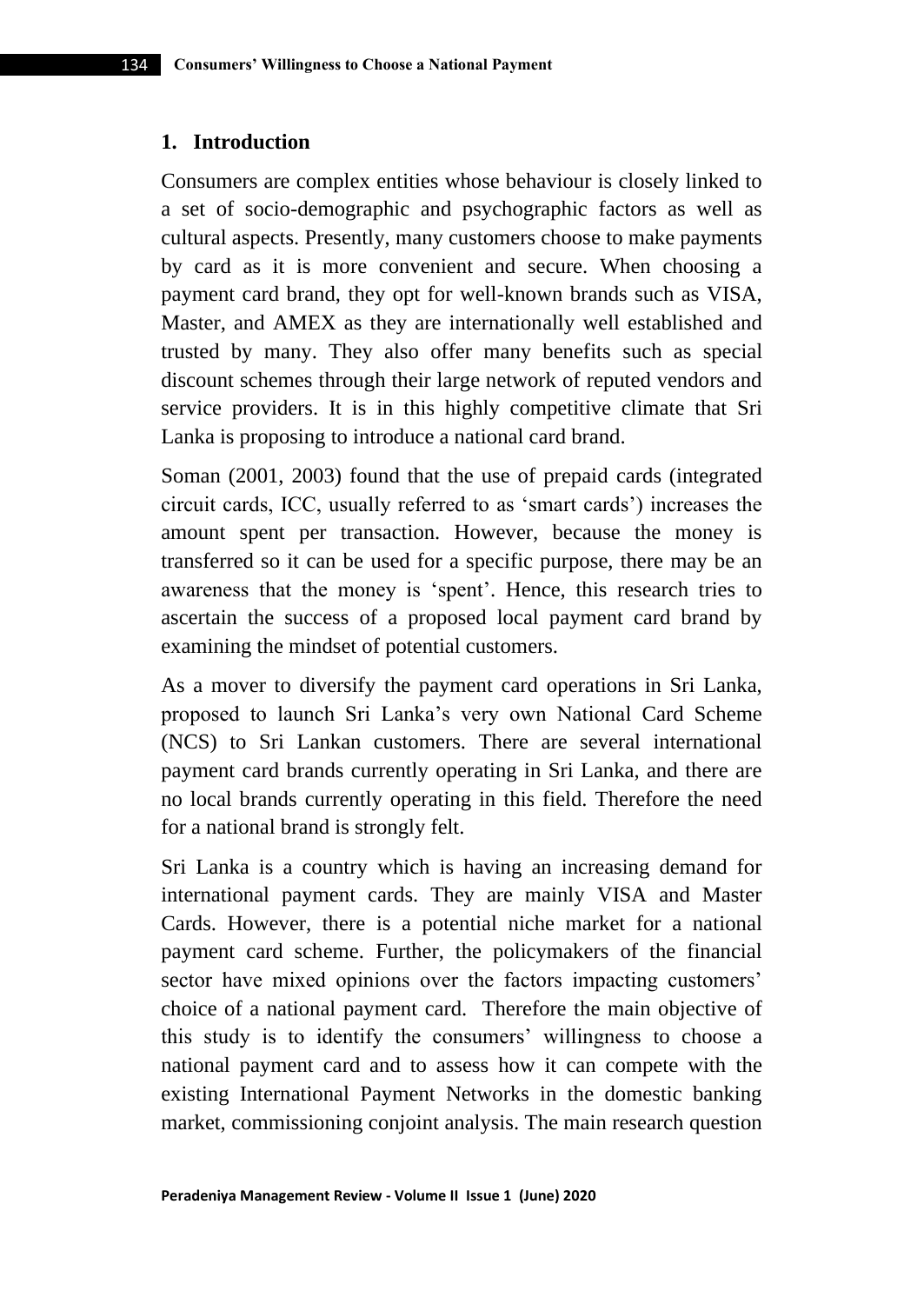in this study is delineating the key attributes of a payment card which determines the consumers' choice.

# **2. Literature Review**

### **2.1 Overview of Payment Card Attributes**

In order to identify the main areas of interest in this study, the researcher has perused the relevant literature in areas such as conjoint analysis, payment cards, and benefits of holding payment cards. Many past researchers have examined the viability of credit cards and debit cards in various other countries. Their findings are well documented, preserved, and available for perusal. Therefore, a vast amount of research literature exists in this area. However, in the Sri Lankan context, the availability of the literature is significantly less due to the fact that little research has been conducted locally on this subject. Nevertheless, this researcher has managed to accumulate an adequate amount of information to conduct a valid and rational study on the use of a national payment card.

In the reported literature, the interest rate and benefits are highlighted as essential characteristics. At the same token, it is evident that the average interest rates of credit cards in Sri Lanka are significantly high compared to the "going rate" of lending by commercial banks. Further, there are certain monetary rewards from different service providers that make a precise segmentation in the credit card markets (50% discounts, Rewarding for loyal customers). The moral sentiments of the national identity of the users are one of the key characteristics of getting attracted to certain products. In that scenario, credit cards too are not an exemption as studied by (Huang, 2005). (Huang, 2005) have expressly provided evidence to support the affiliation of the national identity of choosing credit cards using the example of UnionPay and RuPay.

Furthermore, the security standard of the payment cards is playing a critical role in choosing a payment card by customers. When discussing financial handling and in terms of accessing a potentially large amount of 'virtual' money, a high degree of security is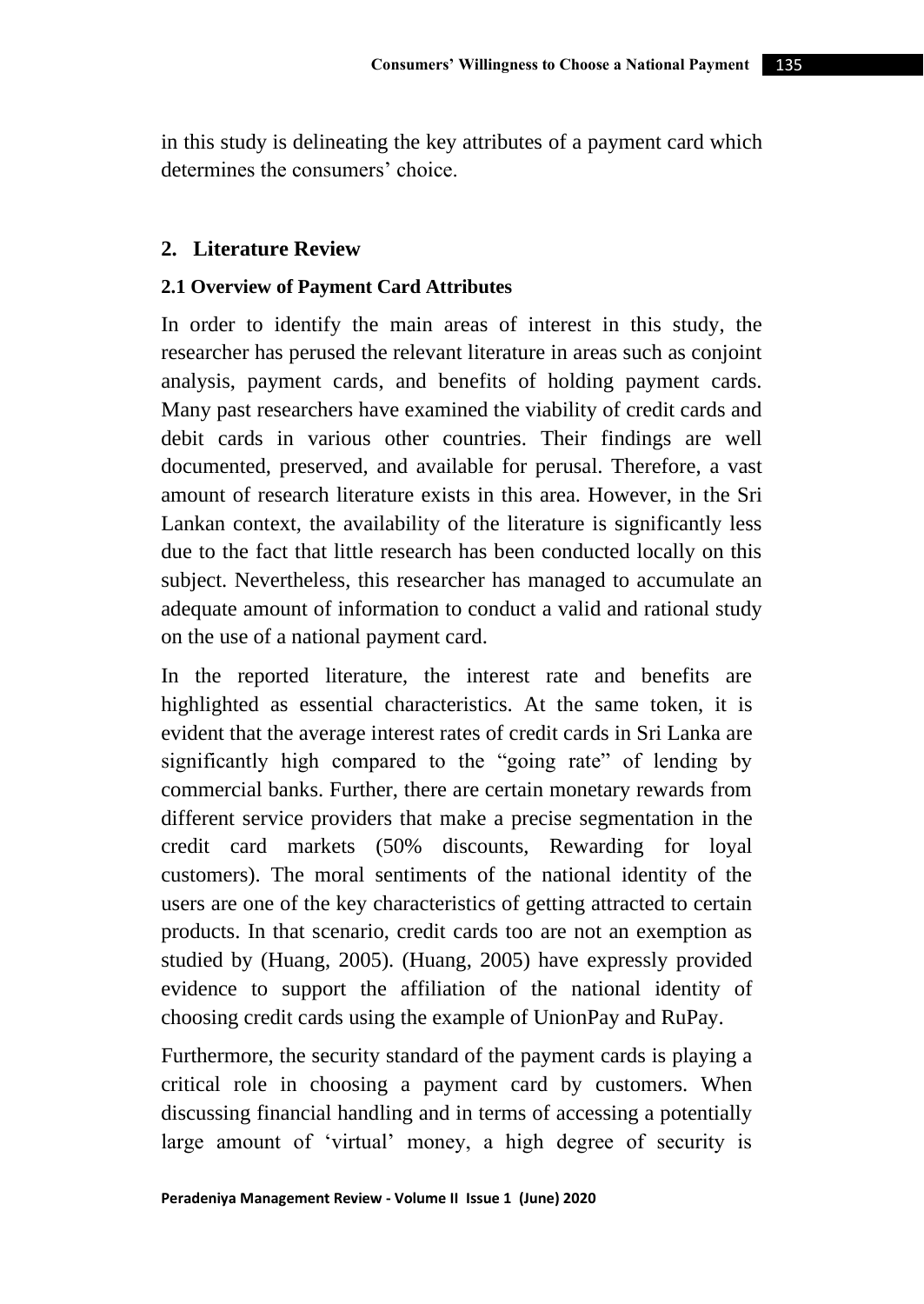important (Mann, 2002). In addition to security standards, the international reputation of a product will bring the customer choice into another stage. The operation of the world's most advanced processing networks which facilitates authorization, clearing and settlement of payment transactions worldwide are highly essential (Visa, 2018). Further to the international reputation, the dispute management of a payment card network is highly important in customer convenience. In order to get a convenient service, the Customer should notify the issues or errors to the card centre immediately or within a short period of days from the statement date (HNB, 2018). Apart from all above-mentioned attributes, the industry standards required for a payment card network is highly important. The whole purpose of the standards like Payment Card Industry Data Security Standard (PCI-DSS) is to protect card data from hackers and thieves. By following this standard, the entity can keep the data secure, avoiding costly data breaches, and protecting the employees and customer base. Therefore, the researcher has added card industry standards to the analytical framework in order to check the significance of the particular variable (Securitymetrics, 2016).

As per Simon et al. (2010) use transaction-level information to evaluate that, after holding dealer type, size of exchange and segment attributes steady, the nearness of loyalty or prizes expanded the likelihood of the Visa utilized for a given exchange by 23 rates focuses, while access to a premium-free period expanded the likelihood by 16 rate focuses. According to Rutherford and DeVaney (2009), the research efforts went beyond identifying who uses credit cards to look at how the possession of these cards influences purchasing behaviour. Borzekowski et al. (2006) report that several studies in the US that use various versions of the Survey of Consumer Finances (SCF) all show that debit card users are younger, well-educated and more likely to be female. When considering the age limits, as described by Hayashi (2010), one possibility is that the effect is generational: the high credit card users are the post-war Baby Boom generation, whose experience with the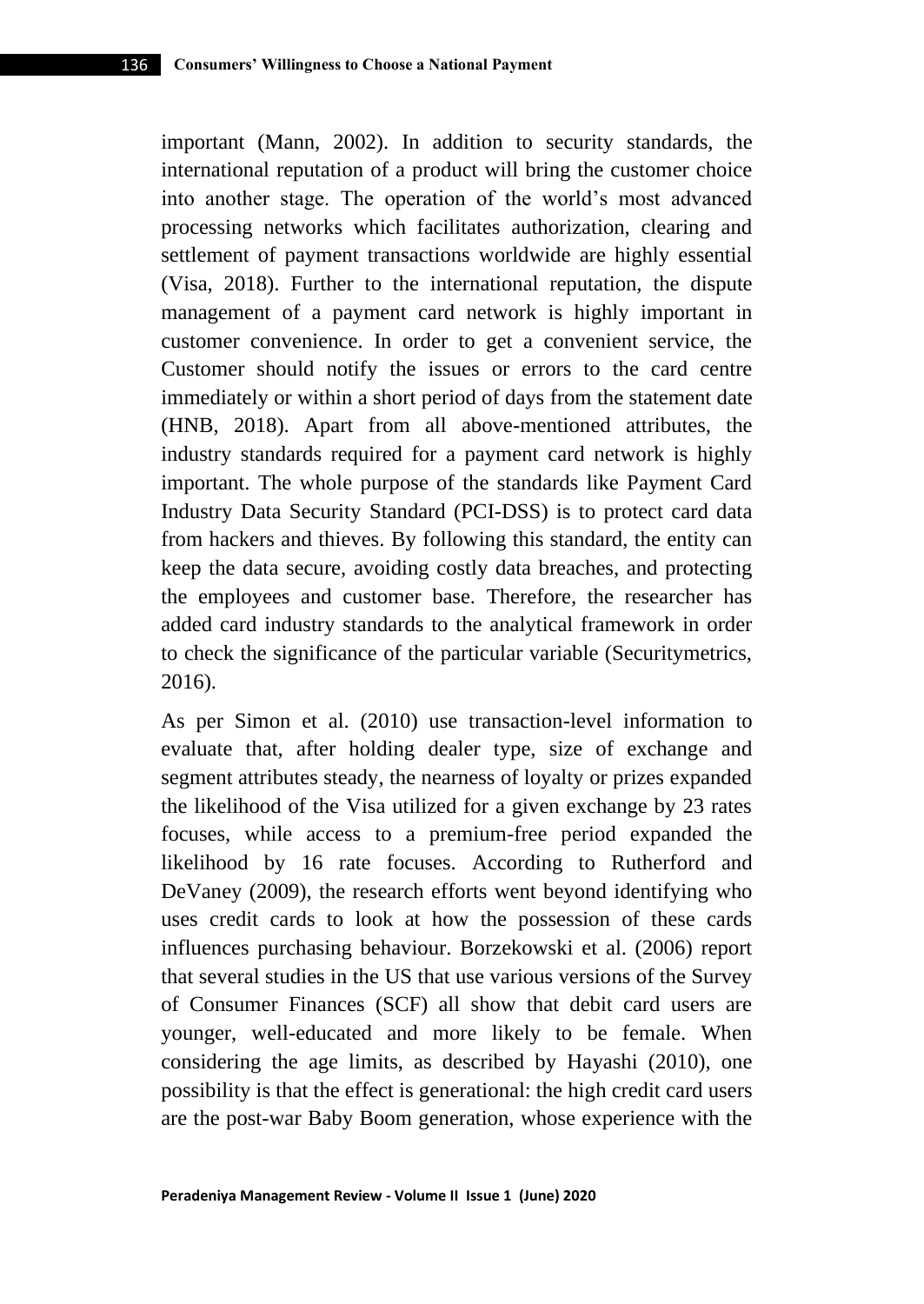great depression was sufficiently remote to make casual use of credit tolerable.

According to Hirschman (1979), differences in consumer purchase behavior are based on credit card characteristics interest rates, and benefits. Lam and Ossolinski (2015) estimate consumers' willingness to pay a surcharge to use their card, as a measure of the consumer surplus from card use. However the research found that cards fluctuate in their annual charges, interest rates, the liberality of their prizes program, the interest free days they offer, and the size of specially appointed expenses – for example, late installment charges (Brainard, 2017). Supporters face monetary motivating forces to hold and use Visas, for example, rewards programs or an interest free period, and those are depicted in Simon, et al. (2010), Doyle (2018) and Lam and Ossolinski (2015). At the hour of picking their card, cardholders do not hope to cause intrigue charges (for example by thinking little of their likely spending or overestimating their future pay and capacity to reimburse), the loan cost is probably not going to factor into their choice, and they may pick a high-rate payment card. On the off chance that that desire ends up being a deliberate underestimation, these customers will confront substantially higher interest charges than if they had picked a lowerrate card (Markoczy et al., 2007). Proof of present inclination in reacting to charge card join offers has been found in the US market. In an examination, the credit card issuer with fluctuating early on financing cost offers to 600,000 purchasers (Shui and Ausubel, 2005). Further, As indicated by Fusaro (2013), clients of debit cards will, in general, be obligation disinclined.

When considering Annual Fee, Radhakrishan (1996) study on debit cards shows that the debit cards also have found wide acceptability than credit cards because of assurance of payments to retailers, switching of cardholders to debit card because of using the interestfree period to avoid the high-interest cost, annual charges as compared to debit cards. According to Churchill and Surprenant (1982), customer satisfaction is a comparison of the rewards and costs associated with the use or purchase of a good or service concerning the anticipated consequences of the use or purchase.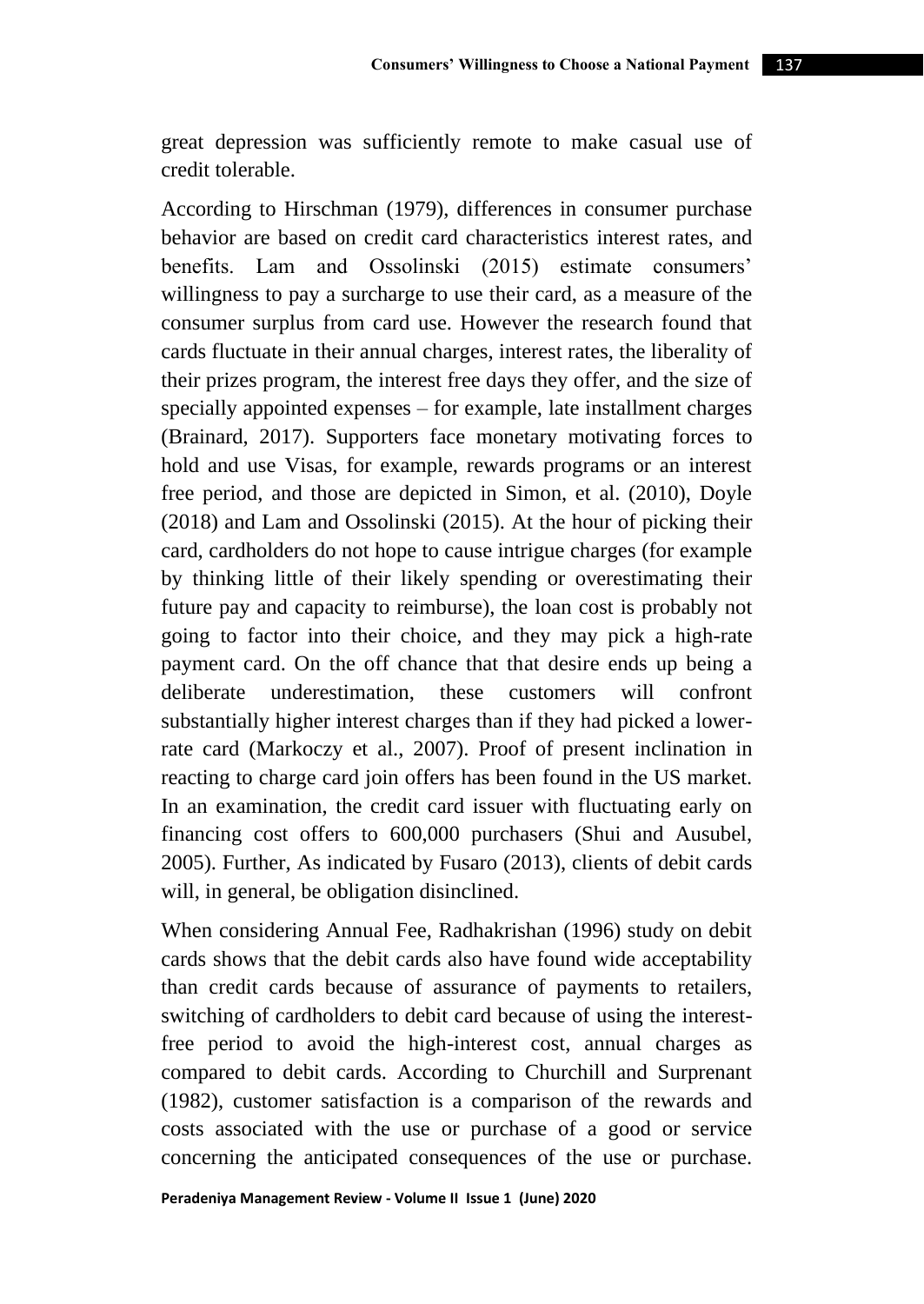They compared customer satisfaction to an attitude. Some evidence suggests that using a credit card can lead consumers to grow their total expenditure. This effect may be driven by alleviation of liquidity constraints, or by behavioural aspects (Thomas, Desai and Seenivasan 2011; Chatterjee and Rose 2012).

National Pride for a product is highly important. As per Sarika and Vasantha (2019) RuPay, a new card payment scheme launched by the National Payments Corporation of India (NPCI), has been regarded to fulfil Reserve Bank of India (RBI)'s vision to offer a domestic, open-loop, multilateral system which will allow all Indian banks and financial organizations in India to contribute in electronic payments. UnionPay is a bankcard association established under the approval of the State Council and the People's Bank of China. At present, the Shanghai-headquartered UnionPay has about 400 domestic and overseas associate members (Prange, 2016). Similar to National pride, the card should carry an international reputation, and example for the same as; Visa Inc. is a global payment technology organization that interfaces customers, organizations, financial organizations, and governments over 200 nations and regions to quick, secure, and reliable electronic instalments. They operate one of the world's most advanced processing networks — VisaNet which facilitates authorization, clearing and settlement of payment transactions worldwide (Visa, 2018).

The cardholder shall look at the statement of account and any blunder in that ought to be informed the card issuer within 15 days from the dispute. The Bank will require the Cardholder's Name, Payment Card No, Transaction Date, and the Transaction Amount to examine the issue (HNB, 2018). In consideration of pecuniary transactions, the credit card has become an effective system of payments that stimulates household and personal spending, even in many developing countries of the world (Watkins, 2000). According to Mann (2002), debit and credit cards share similar characteristics in terms of accessing a potentially large amount of 'virtual' money with a high degree of security.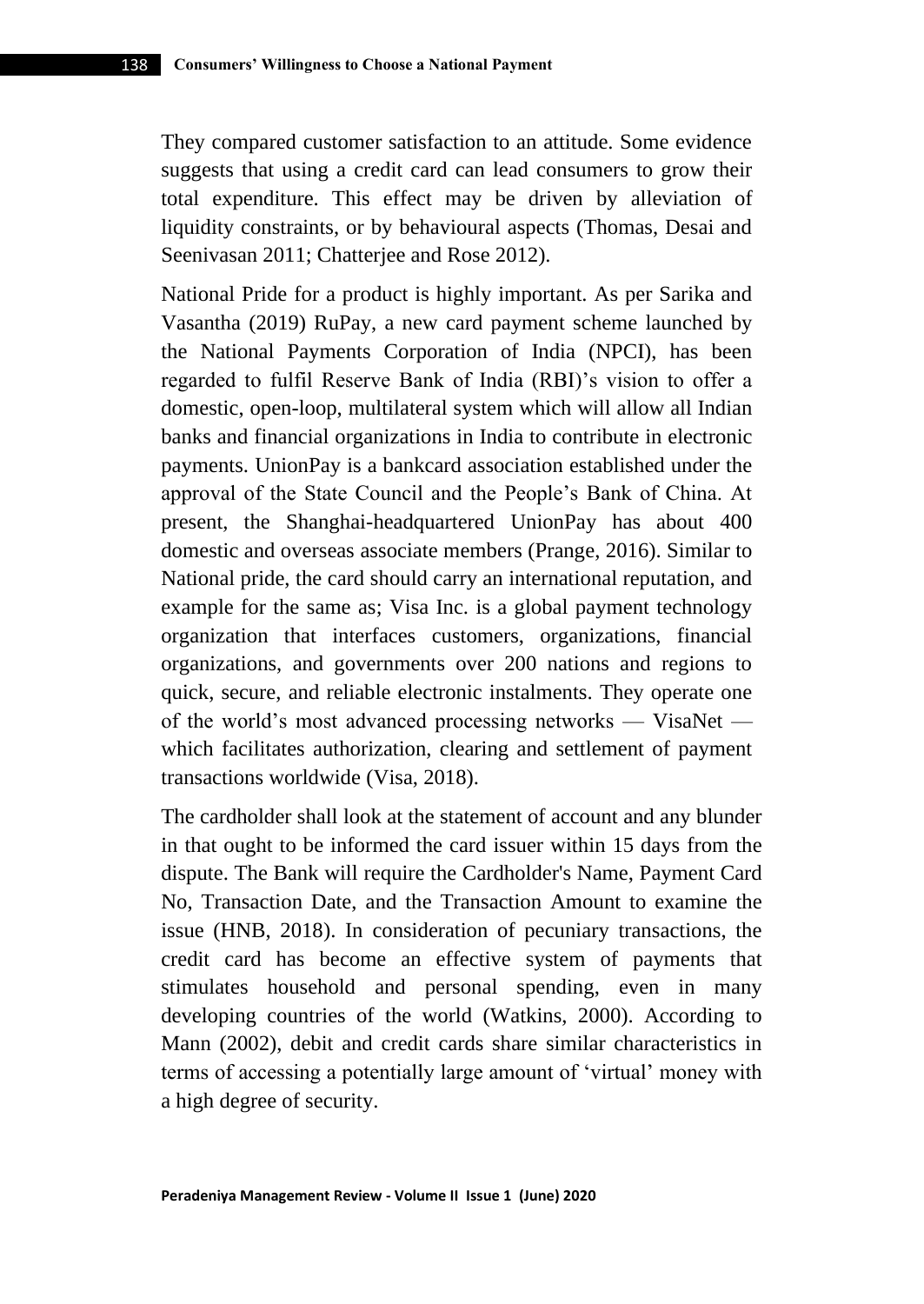It is very much important to protect the data of the business, clients, and employees. While paying attention to the physical security in the business, it is equally important to protect the digital information as well. Between malware threats, remote-access attacks, and social engineering, it's important to take the proper precautions to keep personal computers, networks, and servers security to maintain the standards. The whole purpose of the certification like PCI-DSS is to protect card data from hackers and thieves. By following this standard, the entity can keep the data secure, avoiding costly data breaches, and protecting the employees and customer base (Securitymetrics, 2016).

# **2.2 Application of Conjoint Analysis**

According to Raghavarao et al. (2010), conjoint analysis is applied in situations where the choice made by a person on a particular product/service depends on many attributes of a product or service. These attributes have levels or part-worth components while described in the SAGE web site, as the conjoint analysis is a marketing technique for predicting how a new product would perform when introduced to the market (Sagepub, 2018).

As per Leeper et al. (2020), we can identify Conjoint analysis as a generic way to identify preferences. This method disperses a good pattern of respondents to complex and different dimensional stuff such as candidates or politicians. The most conjoint analyses rely on a completely random design to produce average marginal component effects which measure the degree to which a given value of the conjoint profile characteristic, by averaging all respondents and other characteristics, increases or decreases defendants' support for the overall profile pertaining to baseline. At the same time, average marginal component effects have a clear on the influence of characteristics. Further, most produced conjoint analyses also use a fully randomized design to describe choice levels. It further explains the conjoint output always comparing average marginal component effects to subgroups of respondents.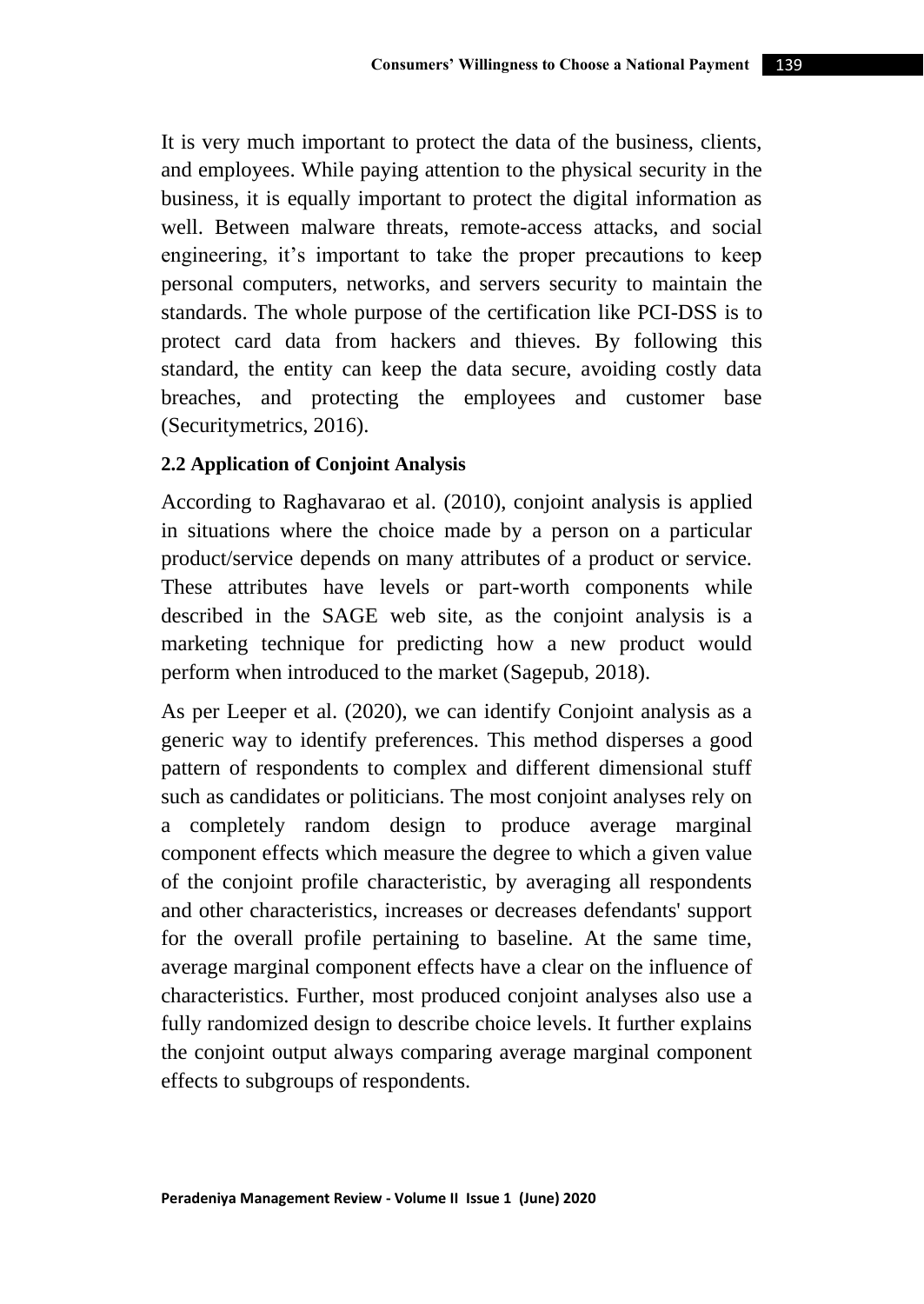#### **3. Methodology**

The methodological choice of the paper is dependent on the consumers' willingness to choose the payment card. Therefore, it is a naturally discrete choice. Hence, the conjoint analysis, as it has been justified in the literature review, was selected as the analytical framework. It allows the researcher to accommodate the preferences of the payment card users concerning their attributes. Especially in this research, a card which is not introduced to the market is tested with the available payment cards. Therefore, the conjoint analysis provides the space to make independent choices by the respondents. The orthogonal design, which has been carried out, let the researcher decide the most rational choices for the consumers. The data were collected from pre-identified existing payment card customers as well as potential customers. The respondents were selected using a convenience sampling method which led to identifying the most effective customer base. There were 81 responses which reflected 53.29% of the response rate, and it is a significant rate as far as the average response rate (around 20%) for an online survey. The questionnaires were pre-tested, and pilot tested using selected respondents from the existing sample. Questions of this choice based survey were for capturing demographic information, namely area of living, age, profession, marital status, and gender. Also, the survey has obtained information related to the number of payment cards, existing brands they are using. Three supplementary documents, namely covering letter, consent letter, and an information sheet were included in the online survey, and it guaranteed the participant about research ethics, and ensure complete awareness of the participant on this study, the possible future impacts of taking part in this survey, and privacy and confidentiality of the data they provided. Hence, there was not any researcher's influence on the participant's choice. The finalized questionnaire was distributed using Google forms to the respondents in Central, Western, Sabaragamuwa, North Central, and Eastern provinces. The collected data were coded and used to run the Rank Ordered Logit model.

Table 1 shows the four combinations and their attributes level from top to bottom. There are nine attributes for four choices. The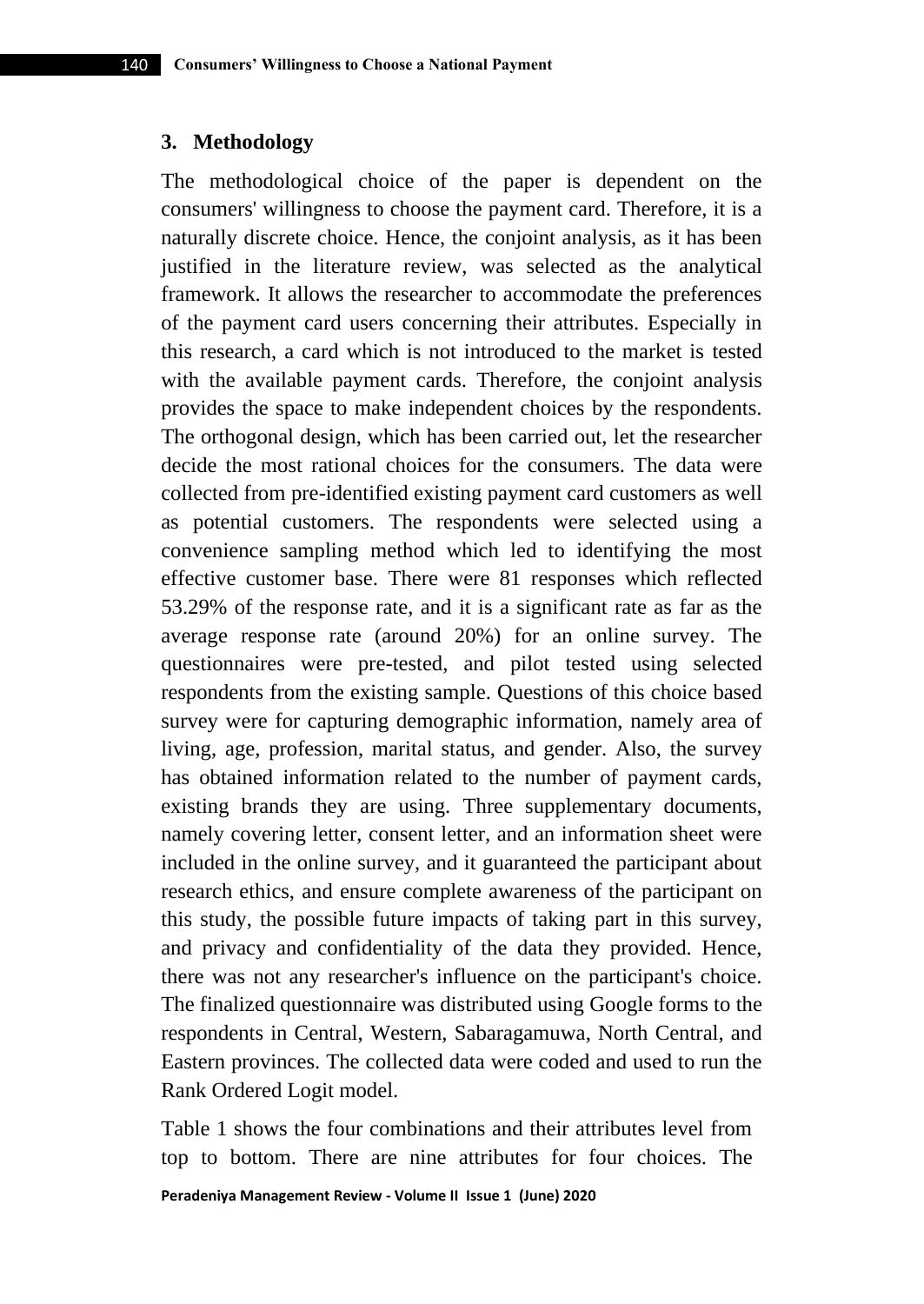number of choices is calculated based on the full factorial design. The full factorial design is based on the available attributes and levels. The number of possible profiles is  $a^n$  where  $a$  is the number of levels and *n* is the number of attributes. If there are different levels for the attributes, then  $a^n \times b^m$  solves for the case as *a* and *b* are levels, and *m* and *n* are attributes (Tinelli, 2016). Accordingly, in this research, there are 96 possible choices. However, for the final research implementation, four rational choices were used depending on the market information, in the choice experiment.

| <b>FEATURES</b>                        | <b>Payment</b><br><b>Payment</b><br><b>Card A</b><br><b>Card B</b> |                                          | <b>Payment</b><br>Card C                 | <b>Payment</b><br><b>Card D</b>                                |  |
|----------------------------------------|--------------------------------------------------------------------|------------------------------------------|------------------------------------------|----------------------------------------------------------------|--|
| <b>Annual Fee</b>                      | 2600LKR                                                            | <b>2250LKR</b>                           | 5700LK<br>R                              | Free of<br>Charge                                              |  |
| Package<br><b>Benefits</b>             | Complimen<br>tary<br>Travel<br>Insurance                           | Complimen<br>tary<br>Travel<br>Insurance | Complim<br>entary<br>Travel<br>Insurance | Complimenta<br>ry<br>Travel<br>Insurance                       |  |
| Minimum<br>Transaction<br>Requirements | Yes                                                                | Yes                                      | Yes                                      | N <sub>o</sub>                                                 |  |
| <b>National Pride</b>                  | N <sub>0</sub>                                                     | N <sub>0</sub>                           | No                                       | Yes                                                            |  |
| International<br>Reputation            | Can be<br>used in<br>any<br>Country                                | Can be<br>used in<br>any<br>Country      | Can be<br>used in<br>any<br>Country      | Can be used<br>in<br>any Country                               |  |
| Dispute<br>Management                  | Internation<br>al Rules                                            | Internation<br>al Rules                  | N <sub>0</sub><br>proper<br>laid rules   | Localized<br>rules to meet<br>domestic<br>needs                |  |
| <b>EMV</b> Chip                        | Yes                                                                | Yes                                      | No                                       | Yes                                                            |  |
| Card Industry<br>Standard              | <b>PCI-DSS</b>                                                     | <b>PCI-DSS</b>                           | No any<br>card<br>industry<br>standards  | <b>PCI-DSS</b>                                                 |  |
| <b>Value Additions</b>                 | Contact<br>Less card                                               | Contact<br>Less card                     | Contact<br>Less card                     | 1. Contact<br>Less card<br>2. Usability as<br>a Top-up<br>card |  |

**Table 1: Choice Set Model**

*Source: Survey Data*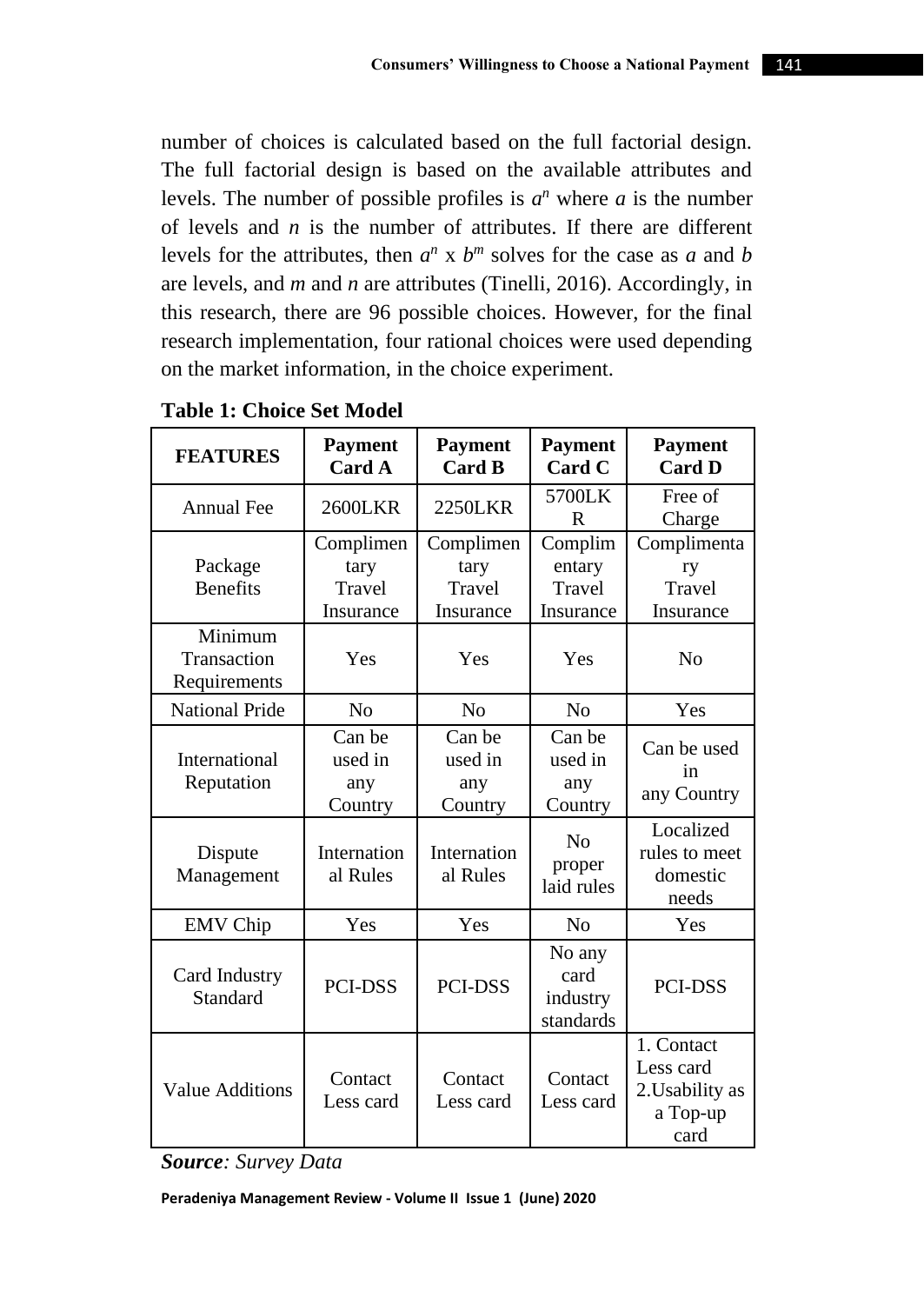#### **3.1 Data Collection**

Primary data were collected using a choice experiment survey employing a conjoint analysis. Finally, the purified data are taken and analyzed using tables, graphs, and charts with the support of the SPSS Statistics software package, to derive observations and conclusions.

The target population is the credit users of the five different districts, and sampling process is based on the convenience sampling. There were 81 responses were received and response rate is 53.29%.

#### **3.2 Theoretical and Functional Model of the Conjoint Analysis**

Choices consist of nine attributes and several levels for each attribute. The alternative choices have been made using the method of Orthogonal Design. The following full-factorial solution is used to develop the choices.

$$
U_{im} = 1 - L_i \frac{\sum_{n=1}^{L_j} \beta R_{imjm}}{\sum_{n=1}^{L_j} \beta \sum_{m=1}^{L_i} R_{imjn}}
$$

Where:

 $U_{im}$  – the estimated utility value of level *m* of attribute *i* and

 $R_{imjn}$  – the rankings for level *m* of attribute *i* and level *n* of attribute *j* 

The functional form of the Rank order logit model is given below (Kuzmanovic, 2011).

$$
y_i = \alpha + \beta_1 X_{1j} + \beta_2 X_{2j} + \cdots \ldots + \beta_m X_{mj} + \varepsilon_j
$$

for  $j = \{1,...,n\}$ , where  $X_{ij}$  are independent variables. In matrix notation, Equation 1 can be written asy =  $\alpha + \beta X + e$ , where X is the orthogonally coded design matrix of independent variables.

#### **4. Analysis**

**Peradeniya Management Review - Volume II Issue 1 (June) 2020**  The data analysis was conducted as a choice based experiment. The dependent variable is the consumers' willingness to choose a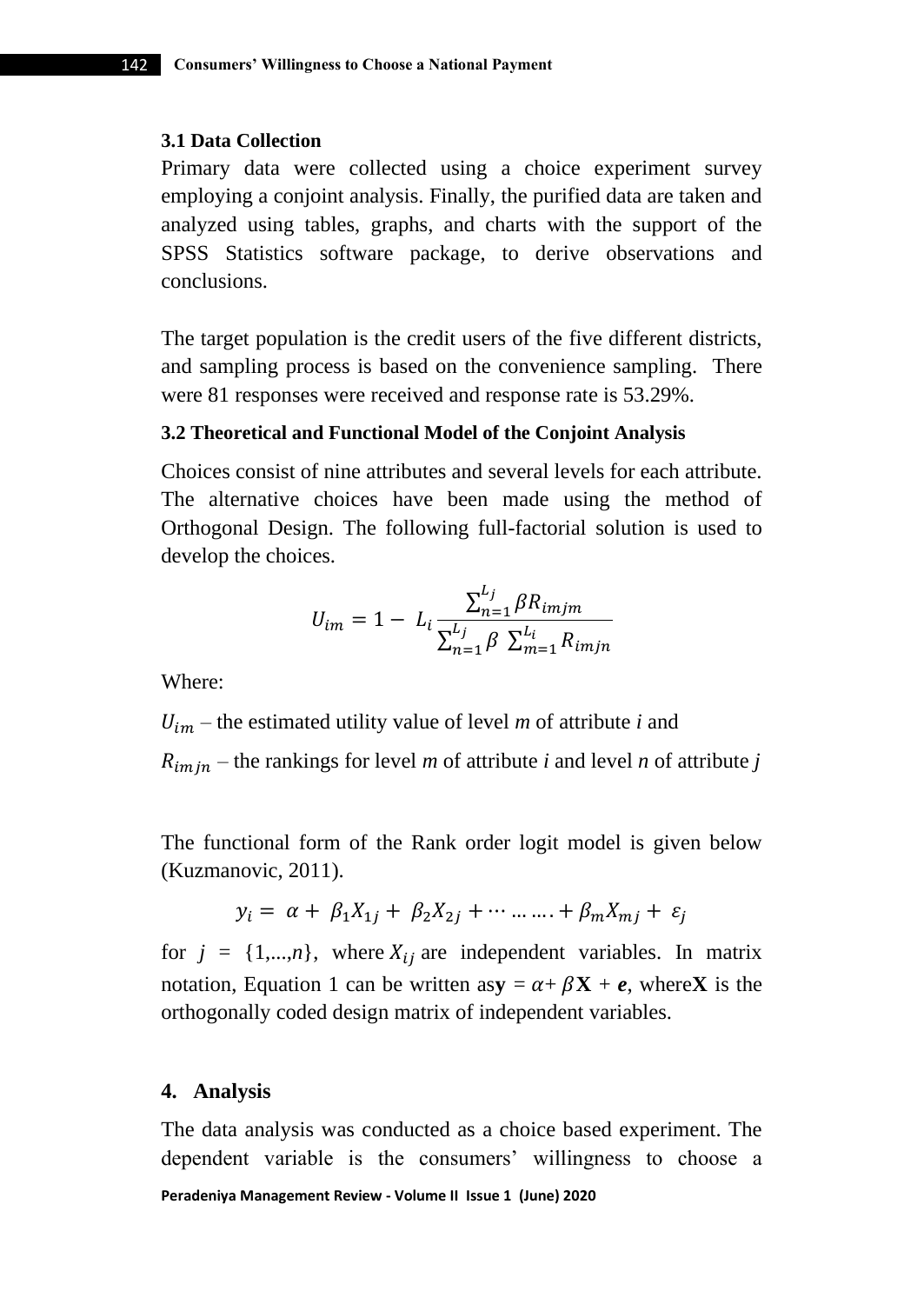particular payment card. The independent variables are Annual Fee (AF), Package Benefits (PB), Minimum Transaction Requirements (MTR), National Pride (NP), International Reputation (IR), Dispute Management (DP), EMV Chip (EMV), Card Industry Standard (CIS) and Value Additions (VA). The Option variable defines the consumers' tendency to move from the chosen card to the next best alternative.

Table 2 shows the distributional characteristics of all the variables used for the research. The standard deviation is comparatively low value. It is a good sign of central tendency. Also, Skewness and Kurtosis values are within the desirable range, between  $+3$  and  $-3$  for Skewness and +2 and -2 for the Kurtosis.

| Variable<br><b>Name</b> | Mini<br>mum | <b>Maxi</b><br>mum | <b>Mean</b> | Std.<br><b>Deviation</b> | <b>Skewness</b> | <b>Kurtos</b><br>is |
|-------------------------|-------------|--------------------|-------------|--------------------------|-----------------|---------------------|
| Choice                  | 1.00        | 4.00               | 2.51        | 1.11                     | $-0.02$         | $-1.35$             |
| Option                  | 1.00        | 4.00               | 2.50        | 1.12                     | 0.00            | $-1.36$             |
| AF                      | 0.00        | 5700.              | 2675.       | 2048.94                  | 0.28            | $-1.04$             |
|                         |             | 0 <sup>0</sup>     | 31          |                          |                 |                     |
| <b>MTR</b>              | 0.00        | 1.00               | 0.75        | 0.43                     | $-1.18$         | $-0.61$             |
| NP                      | 0.00        | 1.00               | 0.25        | 0.43                     | 1.18            | $-0.61$             |
| IR                      | 0.00        | 1.00               | 0.75        | 0.43                     | $-1.18$         | $-0.61$             |
| DM                      | 0.00        | 3.00               | 1.98        | 1.24                     | $-0.78$         | $-1.08$             |
| <b>EMV</b>              | 0.00        | 1.00               | 0.74        | 0.44                     | $-1.10$         | $-0.79$             |
| <b>CIS</b>              | 0.00        | 1.00               | 0.74        | 0.44                     | $-1.10$         | $-0.79$             |
| VA                      | 1.00        | 2.00               | 1.25        | 0.43                     | 1.18            | $-0.61$             |

*Source: Survey Data*

Table 3 shows the Pearson correlation statistics for all the variables used in the analysis. The majority of the significant combinations of correlations have values which are mild and moderate. Few combinations are having high correlations (above 0.7).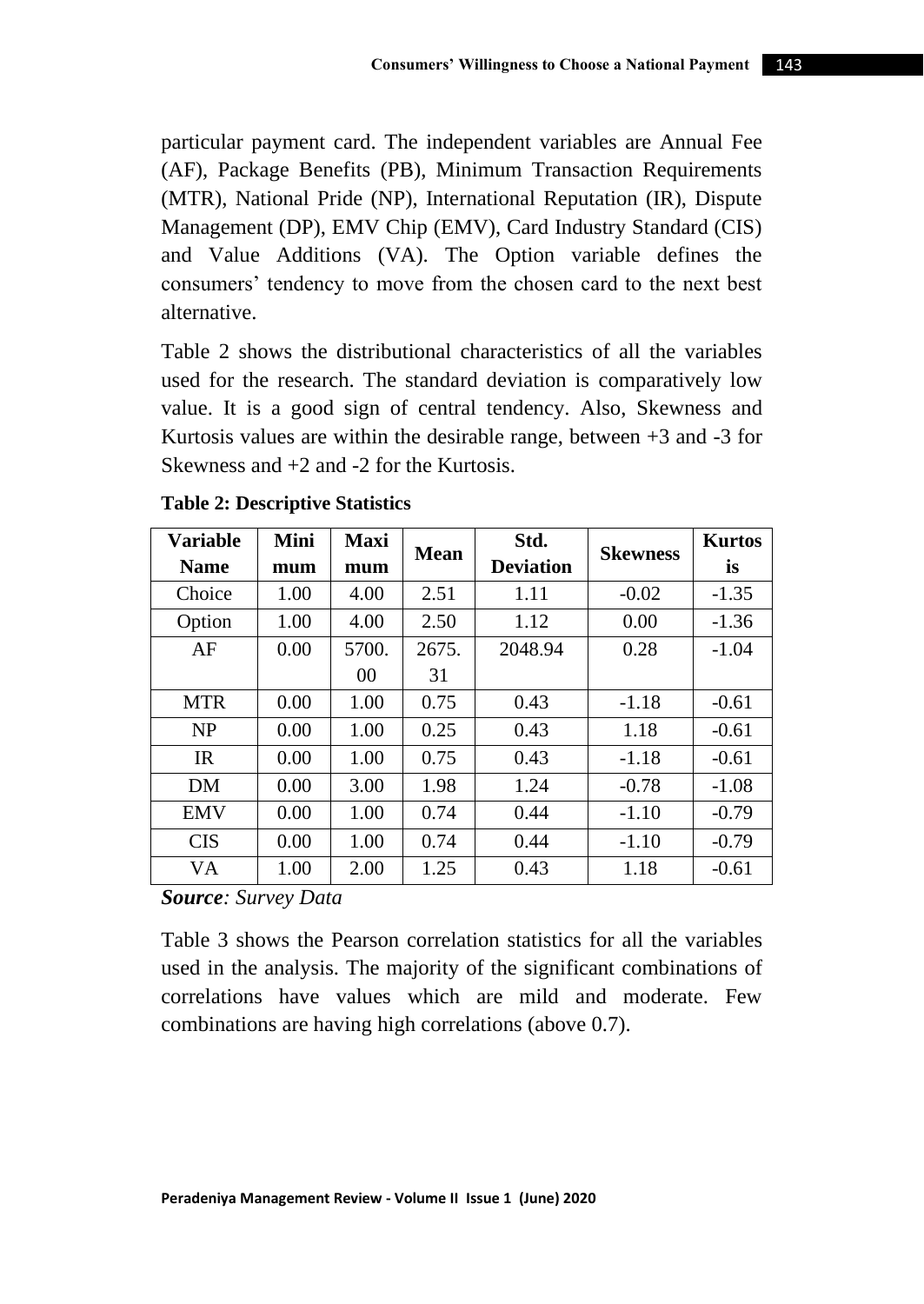**Table 3: Correlational Analysis**

|                                                              | Choice          | Option          | $\mathbf{A}$ F  | MTR              | È                | $\mathbb{R}$     | ÞМ              | EMV             | CIS             | ু∢                       |
|--------------------------------------------------------------|-----------------|-----------------|-----------------|------------------|------------------|------------------|-----------------|-----------------|-----------------|--------------------------|
| Choice                                                       | 1               | $-.479$<br>**   | $-.228$<br>$**$ | $-769$<br>$**$   | .769<br>$**$     | $-.769$<br>$**$  | $-.547$<br>$**$ | $-.263$<br>**   | $-.263$<br>$**$ | .769<br>**               |
|                                                              |                 | .000            | .000            | .000             | .000             | .000             | .000            | .000            | .000            | .000                     |
| Option                                                       | -.479<br>**     | 1               | .495<br>$**$    | .640<br>**       | -.640<br>$**$    | .640<br>**       | $-.031$         | -.239<br>**     | $-.239$<br>**   | -.640<br>**              |
|                                                              | .000            |                 | .000            | .000             | .000             | .000             | .575            | .000            | .000            | .000                     |
| AF                                                           | $-.228$<br>**   | .495<br>**      | 1               | .749<br>$**$     | -.749<br>$**$    | .749<br>**       | $-.669$<br>$**$ | $-.875$<br>**   | $-.875$<br>$**$ | -.749<br>**              |
|                                                              | .000            | .000            |                 | .000             | .000             | .000             | .000            | .000            | .000            | .000                     |
|                                                              | $-769$<br>$**$  | .640<br>$**$    | .749<br>$**$    | 1                | $-1.000$<br>$**$ | 1.000<br>$**$    | $-.011$         | $-.339$<br>$**$ | $-.339$<br>$**$ | $-1.00$<br>**            |
| <b>MTR</b>                                                   | .000            | .000            | .000            |                  | 0.000            | 0.000            | .838            | .000            | .000            | 0.00<br>$\boldsymbol{0}$ |
| È                                                            | .769<br>$**$    | $-.640$<br>$**$ | $-.749$<br>$**$ | $-1.000$<br>$**$ | $\mathbf{1}$     | $-1.000$<br>$**$ | .011            | .339<br>$**$    | .339<br>$**$    | 1.00<br>$0^{**}$         |
|                                                              | .000            | .000            | .000            | 0.000            |                  | 0.000            | .838            | .000            | .000            | 0.00                     |
| $\mathbb{R}$                                                 | -.769<br>**     | .640<br>**      | .749<br>$**$    | 1.000<br>**      | $-1.000$<br>$**$ | $\mathbf{1}$     | $-.011$         | $-0.339$<br>**  | $-.339$<br>$**$ | $-1.00$<br>**            |
|                                                              | .000            | .000            | .000            | 0.000            | 0.000            |                  | .838            | .000            | .000            | 0.00                     |
| NД                                                           | $-.547$<br>**   | $-.031$         | $-.669$<br>$**$ | $-.011$          | .011             | $-.011$          | $\mathbf{1}$    | .945<br>**      | .945<br>$**$    | .011                     |
|                                                              | .000            | .575            | .000            | .838             | .838             | .838             |                 | .000            | .000            | .838                     |
| <b>EMV</b>                                                   | $-.263$<br>**   | $-.239$<br>**   | $-.875$<br>$**$ | $-.339$<br>$**$  | .339<br>**       | $-.339$<br>**    | .945<br>$**$    | 1               | 1.000<br>**     | .339<br>**               |
|                                                              | .000            | .000            | .000            | .000             | .000             | .000             | .000            |                 | 0.000           | .000                     |
| CIS                                                          | $-.263$<br>$**$ | $-.239$<br>$**$ | $-.875$<br>$**$ | $-.339$<br>$**$  | .339<br>$**$     | $-.339$<br>$**$  | .945<br>$**$    | 1.000<br>**     | 1               | .339<br>**               |
|                                                              | .000            | .000            | .000            | .000             | .000             | .000             | .000            | 0.000           |                 | .000                     |
| $\vee$                                                       | .769<br>$**$    | $-.640$<br>**   | $-.749$<br>$**$ | $-1.000$<br>$**$ | 1.000<br>$**$    | $-1.000$<br>$**$ | .011            | .339<br>$**$    | .339<br>$**$    | 1                        |
|                                                              | .000            | .000            | .000            | 0.000            | 0.000            | 0.000            | .838            | .000            | .000            |                          |
| **. Correlation is significant at the 0.01 level (2-tailed). |                 |                 |                 |                  |                  |                  |                 |                 |                 |                          |

*Source: Survey Data*

Table 4 provides the regression output of the rank order logit model. The marginal effects are provded in the Table 5 for further clarification. There is no significant difference between the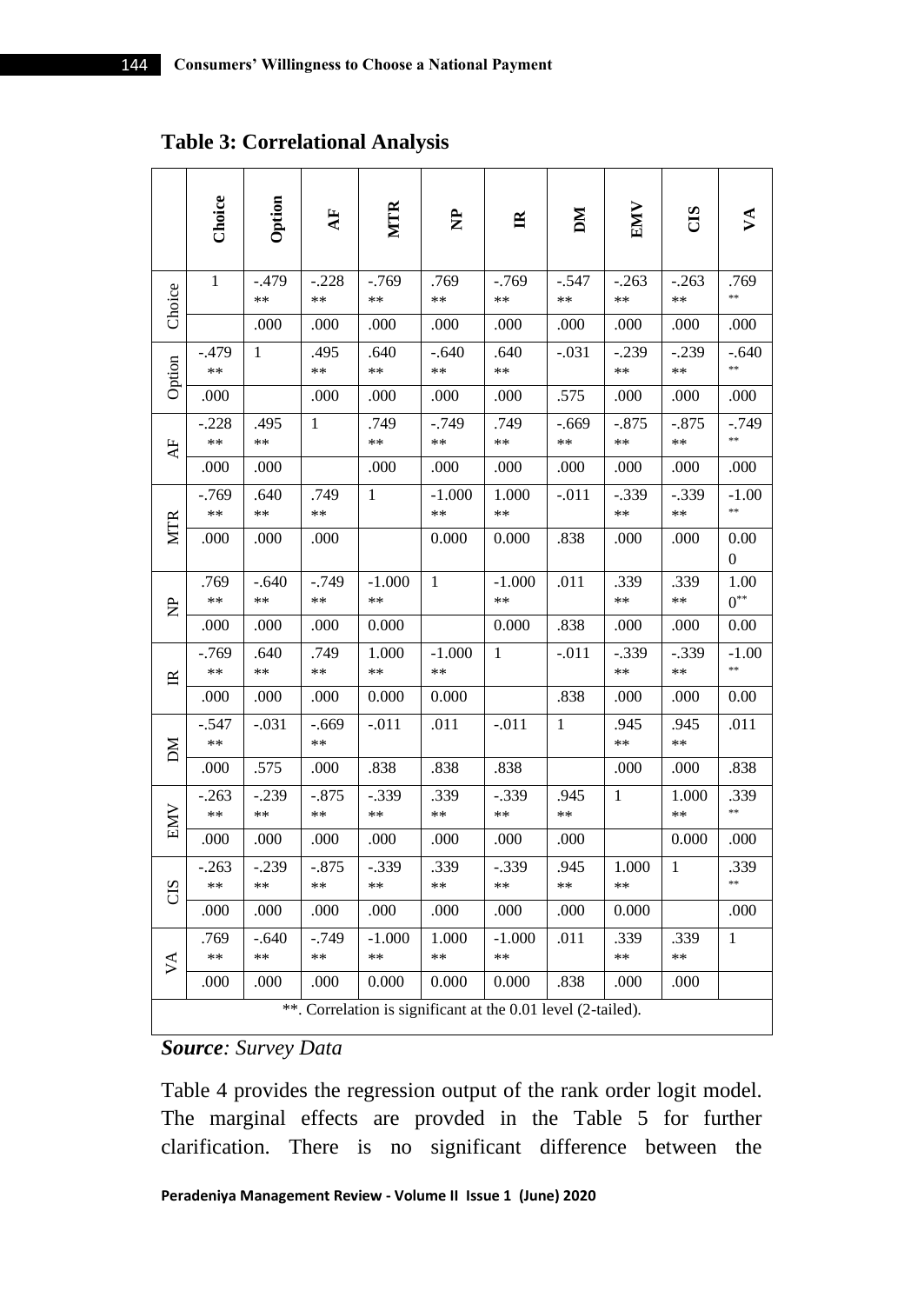coefficients of Table 4 and the marginal effects in Table 5 (with the Delta Method standard errors). There are three significant variables in this research. They are OPTION, DM, and CIS. They are significant at 1%, 1%, and 10% respectively.

| <b>Variable</b> | Coef    | Std. | Z       | P >  z | 95%     |                 |
|-----------------|---------|------|---------|--------|---------|-----------------|
| <b>Name</b>     | ٠       | Err. |         |        | Conf    | <b>Interval</b> |
| <b>OPTION</b>   | $-0.58$ | 0.09 | $-6.57$ | 0.00   | $-0.75$ | $-0.40$         |
| AF              | 0.00    | 0.00 | 0.24    | 0.81   | 0.00    | 0.00            |
| <b>MTR</b>      | 0.23    | 0.17 | 1.34    | 0.18   | $-0.11$ | 0.57            |
| <b>NP</b>       | 0.09    | 0.17 | 0.5     | 0.62   | $-0.25$ | 0.43            |
| IR              | $-0.24$ | 0.17 | $-1.37$ | 0.17   | $-0.57$ | 0.10            |
| DM              | $-0.29$ | 0.11 | $-2.57$ | 0.01   | $-0.50$ | $-0.07$         |
| <b>EMV</b>      | 0.09    | 0.18 | 0.52    | 0.61   | $-0.26$ | 0.45            |
| <b>CIS</b>      | 0.29    | 0.17 | 1.75    | 0.08   | $-0.04$ | 0.62            |
| VA              | $-0.03$ | 0.17 | $-0.18$ | 0.86   | $-0.36$ | 0.30            |

# **Table 4: Rank Order Logit Output**

*Source: Survey Data*

# **Table 5: Marginal Output**

| Variable<br><b>Name</b> | dy/x    | Delta-<br>metho | d       | P >  z | 95%<br>Conf. | <b>Interva</b> |
|-------------------------|---------|-----------------|---------|--------|--------------|----------------|
|                         |         | Std. Err.       | Z       |        |              |                |
| <b>OPTION</b>           | $-0.58$ | 0.09            | $-6.57$ | 0.00   | $-0.75$      | $-0.40$        |
| AF                      | 0.00    | 0.00            | 0.24    | 0.81   | 0.00         | 0.00           |
| <b>MTR</b>              | 0.23    | 0.17            | 1.34    | 0.18   | $-0.11$      | 0.57           |
| <b>NP</b>               | 0.09    | 0.17            | 0.5     | 0.62   | $-0.25$      | 0.43           |
| <b>IR</b>               | $-0.24$ | 0.17            | $-1.37$ | 0.17   | $-0.57$      | 0.10           |
| DM                      | $-0.29$ | 0.11            | $-2.57$ | 0.01   | $-0.50$      | $-0.07$        |
| <b>EMV</b>              | 0.09    | 0.18            | 0.52    | 0.61   | $-0.26$      | 0.45           |
| <b>CIS</b>              | 0.29    | 0.17            | 1.75    | 0.08   | $-0.04$      | 0.62           |
| VA                      | $-0.03$ | 0.17            | $-0.18$ | 0.86   | $-0.36$      | 0.30           |

*Source: Survey Data*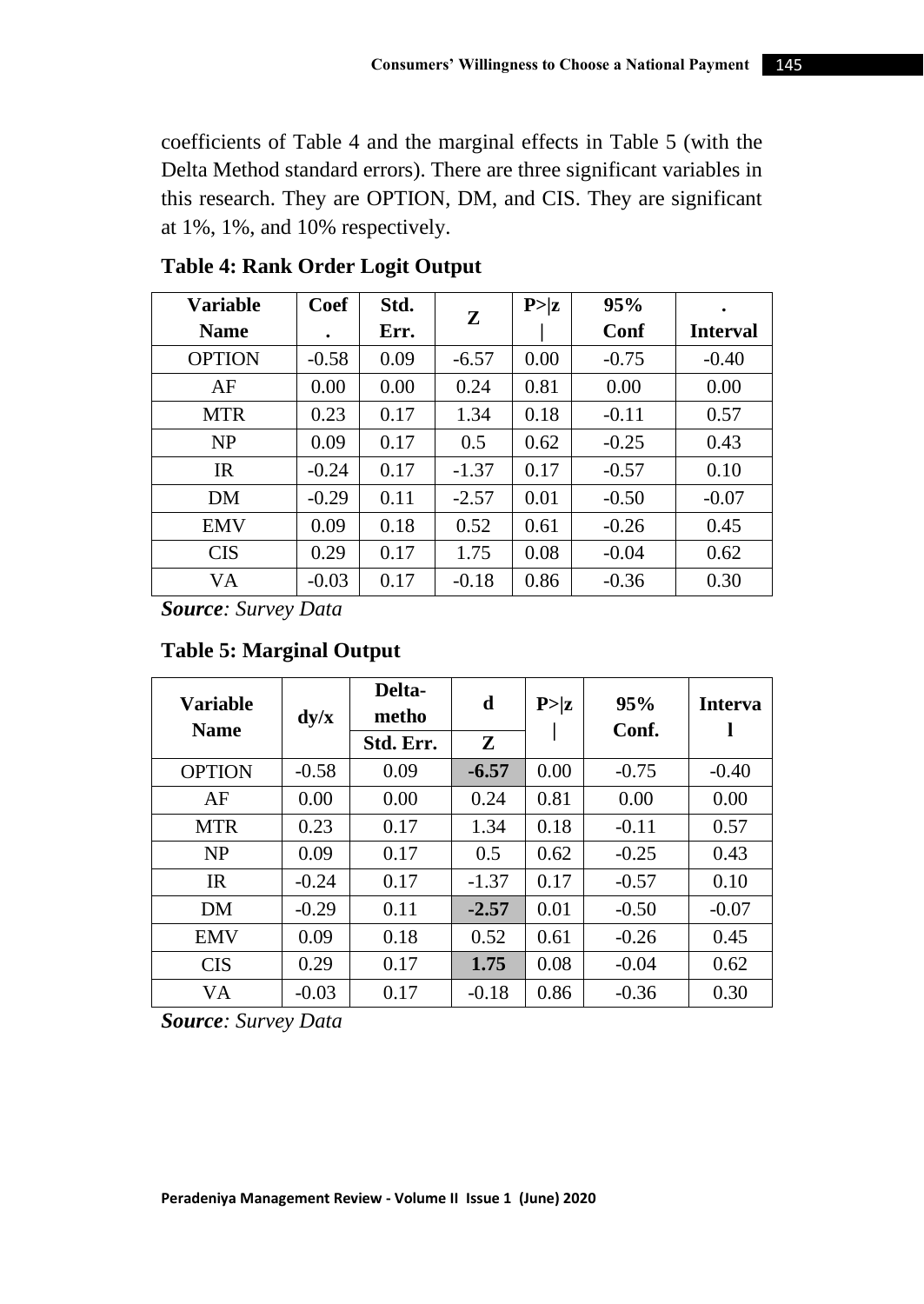### **5. Discussion**

Table 4 provides the marginal output of the Rank Ordered Logit output of Table 3. The options variable indicated as the probability of choosing another card has decreased by a factor of 0.58 (58%). It learns that the next alternative card is less preferred to the previous choice. It further explains, once the card is present, the utility of the card user is maximized regardless of the characteristic of the next best alternative. Also, when increasing the level of Dispute Management (DM) by one level, the probability of choosing the payment card will be decreased by a factor of 0.29 (29%). It is because increase the number of disputes management represents the prevalence of disputes for a particular card. However, the CIS variable has a positive impact on the choice of the card with a factor of 0.29 (29%). It means consumers are aware of the value of the card industry standards. Therefore, it helps in choosing the next card option.

### **6. Conclusion**

The avid reader aware of the study was intended to find the reasons that contribute to one's decision to choose a particular payment card brand as their electronic fund transfer method. The findings also shed light on the policy decision making of introducing a local payment card. As it is identified in the analysis, the significant variables are Option, Dispute Management, and Card Industry Standards. For a national payment card scheme, in order to compete with the existing market players, dispute management plays a significant role. On average, the increase of dispute management has declined the possibility of choosing a payment card by 29%. Hence, a national payment card by focusing on dispute management can establish a good competitive environment with the other payment card schemes. When it comes to adherence to the card industry standards, the possibility of choosing a payment card is increased by 29%. Hence, it creates an additional opportunity for a national payment card by following the best practice of card industry standards which will establish a niche market. Also, as the Option variable explains, there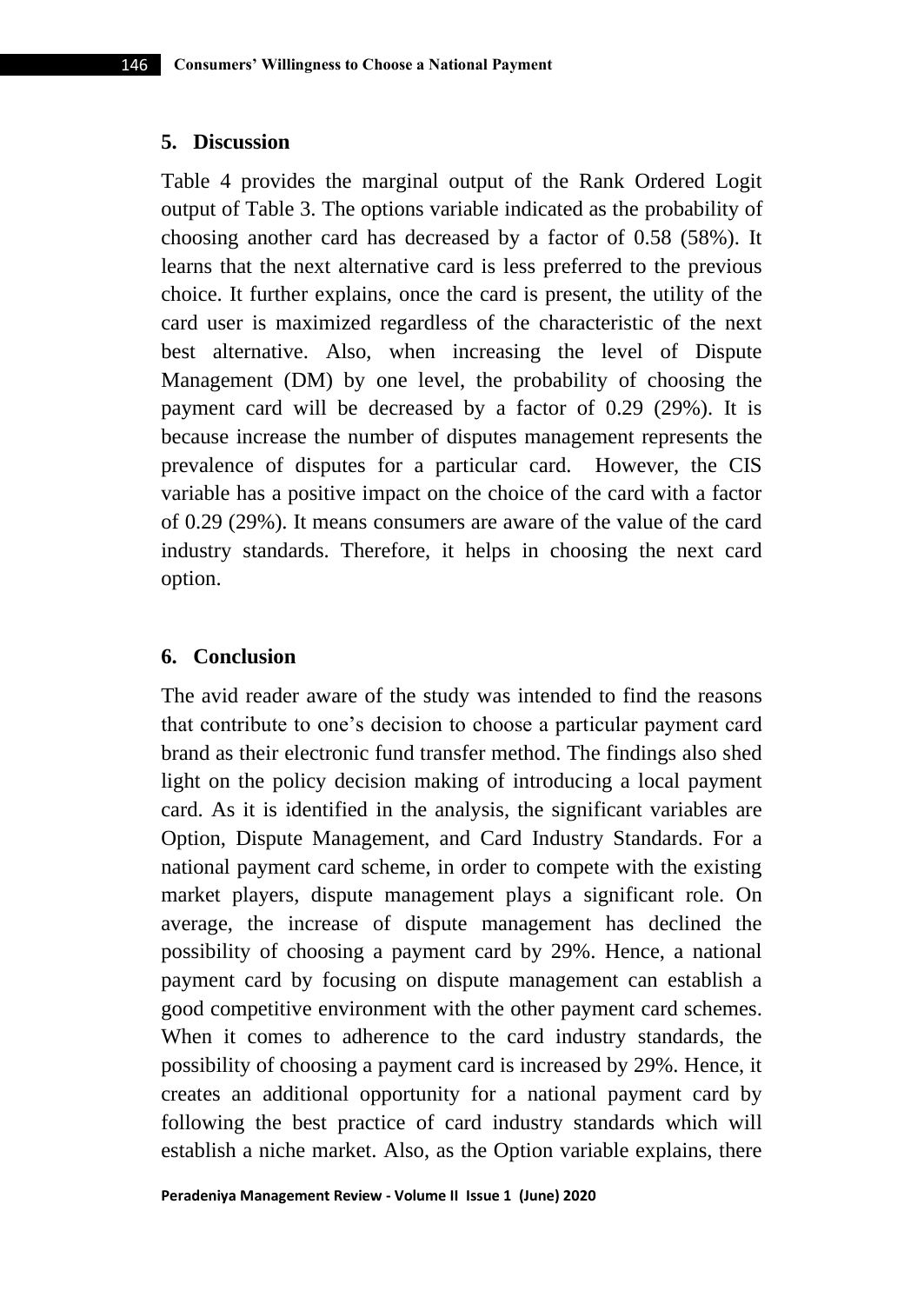is a 58% tendency towards not to choose a new payment card moving away from the existing card. It is a barrier to the market penetration of the new payment card scheme. In order to overcome this hurdle, the decision-makers of launching a new payment card scheme should focus on the better management of disputes and adherence to the card industry standards.

#### **References**

- Allen, M. ed., (2017). *The SAGE encyclopedia of communication research methods*. Sage Publications.
- Borzekowski, R., Elizabeth, K.K. and Shaista, A. (2008). Consumers' use of debit cards: patterns, preferences, and price response. *Journal of money, credit and banking*, 40(1), pp.149-172.
- Brainard, L. (2017). *Where Do Banks Fit in the Fintech Stack?: a speech at the Northwestern Kellogg Public-Private Interface Conference on" New Developments in Consumer Finance: Research & Practice", April 28, 2017* (No. 950). Board of Governors of the Federal Reserve System (US).
- Brown, G. and Patterson, N. (2012). Professional project dissertation, Harlow, Great Britain, Pearson.
- Carten, M., Littman, D., Schuh, S.D. and Stavins, J. (2007). Consumer behavior and payment choice: 2006 conference summary. *FRB of Boston Public Policy Discussion Paper*,  $(07-4)$ .
- Chatterjee, P. and Rose, R. L. (2012). Do payment mechanisms change the way consumers perceive products?. *Journal of Consumer Research*, *38*(6), pp.1129-1139.
- Churchill Jr, G.A. and Surprenant, C. (1982). An investigation into the determinants of customer satisfaction. *Journal of marketing research*, *19*(4), pp.491-504.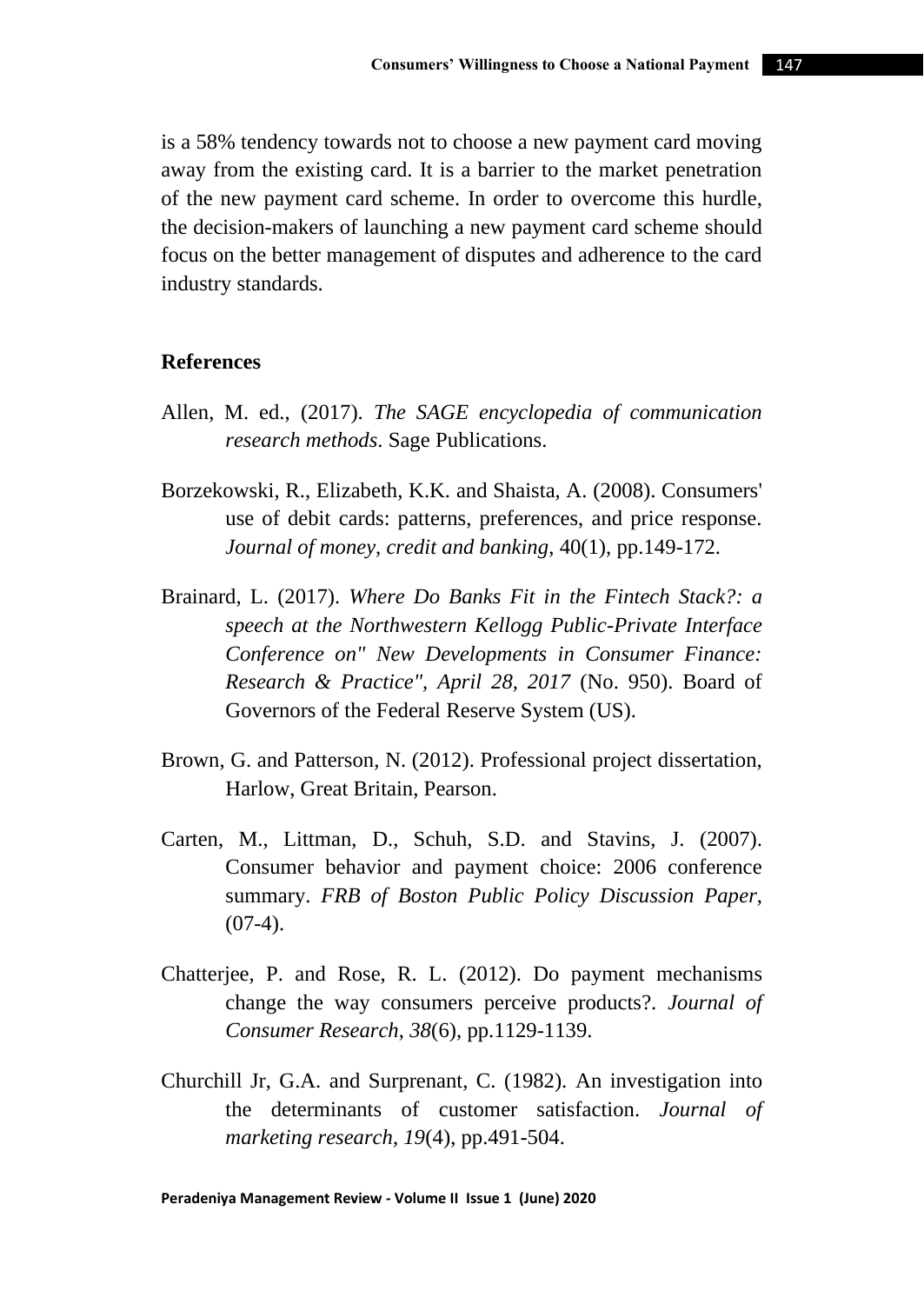- Doyle, M.A. (2018). *Consumer Credit Card Choice: Costs, Benefits and Behavioural Biases* (No. rdp2018-11). Reserve Bank of Australia.
- Fusaro, M.A. (2013). Why do people use debit cards: evidence from checking accounts. *Economic Inquiry*, 51(4), pp.1986-2001.
- Green, P.E. and Srinivasan, V. (1978). Conjoint analysis in consumer research: issues and outlook. *Journal of consumer research*, *5*(2), pp.103-123.
- Hatton National Bank. (2018). Dispute resolution procedure on credit cards. [Online] Available at: https://www.hnb.net/images/bank-downloads/cardcenter/dispute-resolution-procedure.pdf. [Accessed on 18th June 2019, 11.15am].
- Hauser, J.R. and Rao, V.R. (2004). Conjoint analysis, related modeling, and applications. In *Marketing Research and Modeling: Progress and Prospects* (pp. 141-168). Springer, Boston, MA.
- Hayashi, F. (2010). Payment Card Interchange Fees and Merchant Service Charges-An International Comparison. *Lydian Payments Journal*, 1(3), pp.6-22.
- Hirschman, E.C. (1979). Differences in consumer purchase behavior by credit card payment system. *Journal of Consumer Research*, *6*(1), pp.58-66.
- Huang, Z. (2015). Is it money laundering. *Journal of Money Laundering Control.*
- Kuzmanovic, M. (2016). The nonstandard algorithm for constructing efficient conjoint experimental designs. *Yugoslav Journal of Operations Research*, *18*(1).
- Lam, T. and Ossolinski, C. (2015). *The Value of Payment Instruments: Estimating Willingness to Pay and Consumer*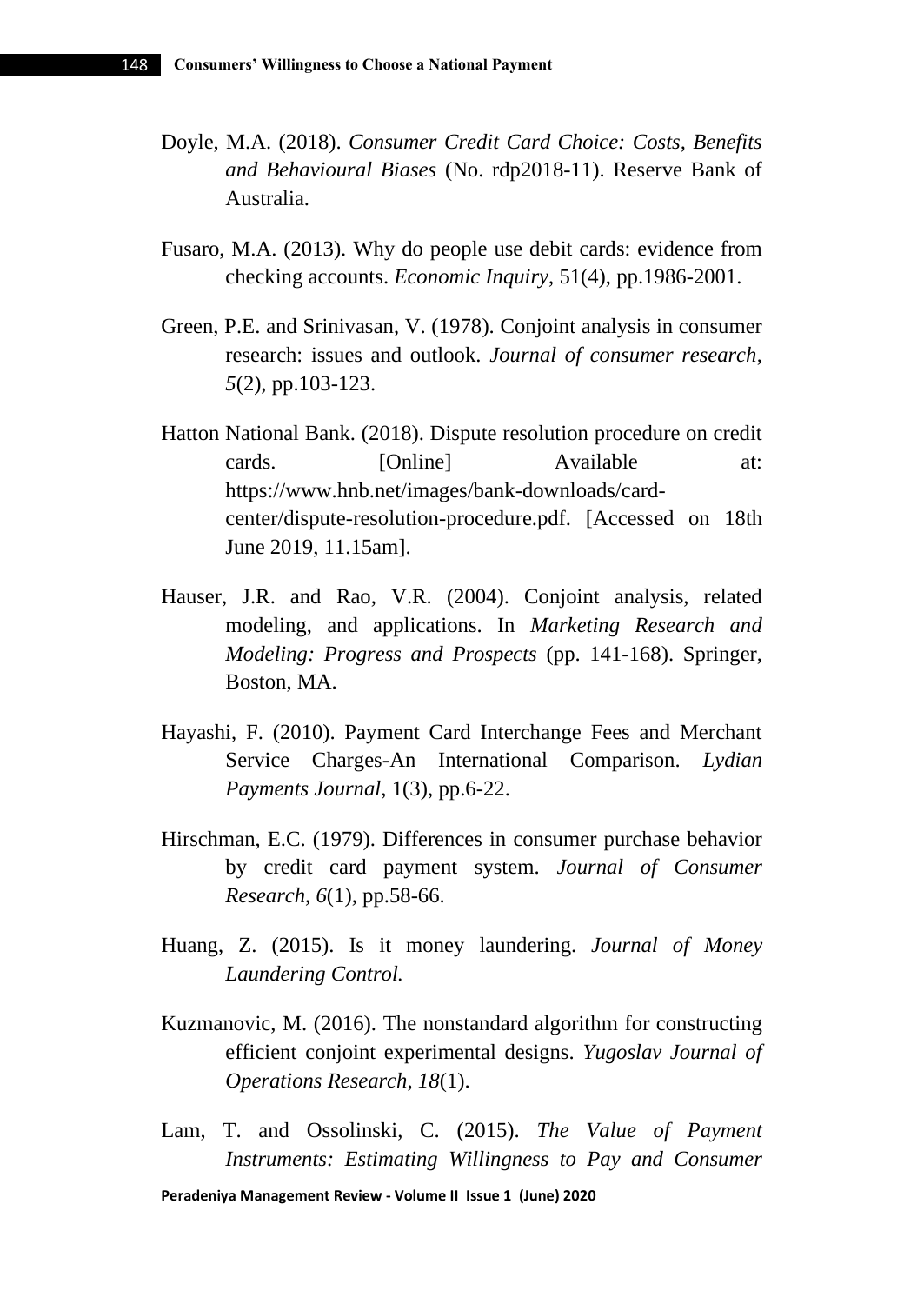*Surplus*. Economic Research Department, Reserve Bank of Australia.

- Leeper, T., Hobolt, S., & Tilley, J. (2020). Measuring Subgroup Preferences in Conjoint Experiments. Political Analysis, 28(2), 207-221. doi:10.1017/pan.2019.30
- Magidson, J., 1985. CONJOINT: Conjoint Statistical Analysis. *JMR, Journal of Marketing Research (pre-1986)*, *22*(000002), p.221.
- Mann, R.J. (2002). Credit cards and debit cards in the United States and Japan. *Vand. L. Rev.*, *55*, p.1055.
- Prange, C. (2016). Preparing Business Activities in China. In *Market Entry in China* (pp. 217-221). Springer, Cham.
- PYMNTS. (2010). Payment Card Interchange Fees and Merchant Service Charges, An International Comparison. [ONLINE] Available at: https://www.pymnts.com/businesswire/2010/payment-card-interchange-fees-and-merchantservice-charges-an-international-comparison. [Accessed on 12th June 2019, 10.55pm]
- Radhakrishan, R. (1996). Debit Cards, Plastic Money, pp 47-51.
- Raghavarao, D., Wiley, J.B. and Chitturi, P. (2010). *Choice-based conjoint analysis: models and designs*. CRC Press.
- Rutherford, L. and DeVaney, S.A. (2009). Utilizing the theory of planned behavior to understand convenience use of credit cards. *Journal of Financial Counseling and Planning, 20(2).*
- Sarika, P. and Vasantha, S. (2019). Impact of Mobile Wallets on Cashless Transaction. *International Journal of Recent Technology and Engineering (IJRTE)*, 7(6S5).
- Securitymetrics. (2016). The Importance of the PCI DSS: Why You Should Get Compliant. [ONLINE] Available at: